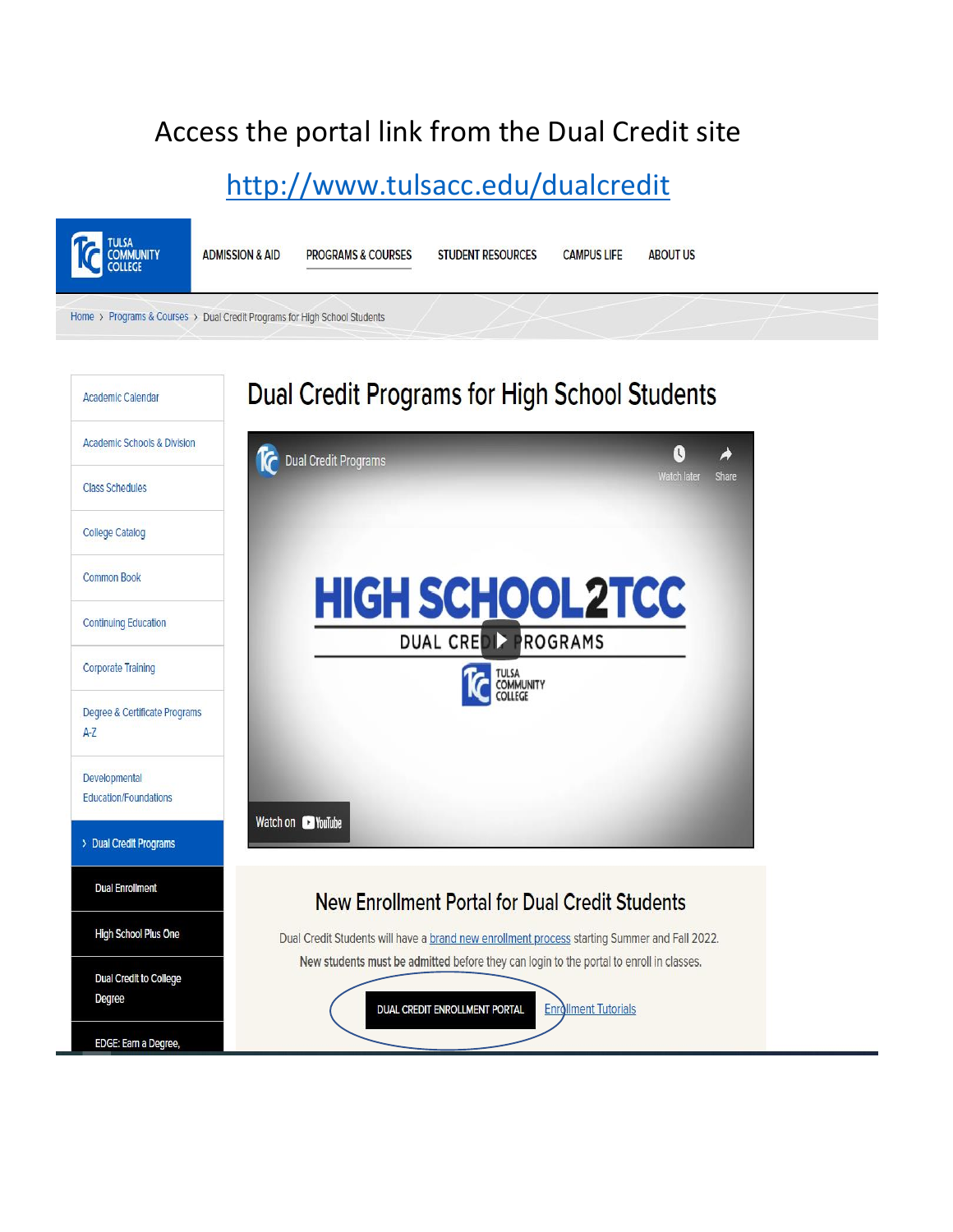Log in to the portal with your TCC id number (include T) and password

*\*Remember that you must have applied to TCC and been admitted as a dual credit student before you are able to log in to the portal site.* 

| THE TULSA COMMUNITY                                                                       |  |
|-------------------------------------------------------------------------------------------|--|
| Web Login<br>Please sign in with your college credentials.                                |  |
| TCC ID<br>$\mathsf{B}$                                                                    |  |
| PASSWORD<br>$\mathcal{O}% _{M_{1},M_{2}}^{(h,\sigma),(h,\sigma)}(-\varepsilon)$           |  |
| Sign In $\rightarrow$<br>Are you a High School Counselor or Parent/Guardian?              |  |
| Click here to sign in.<br>Having trouble signing in?<br>√ Try resetting your password, or |  |
| √ Contacting Call2000 at (918) 595-2000                                                   |  |
| <b>Privacy Notice</b><br>Terms of Service<br>Contact Us                                   |  |
|                                                                                           |  |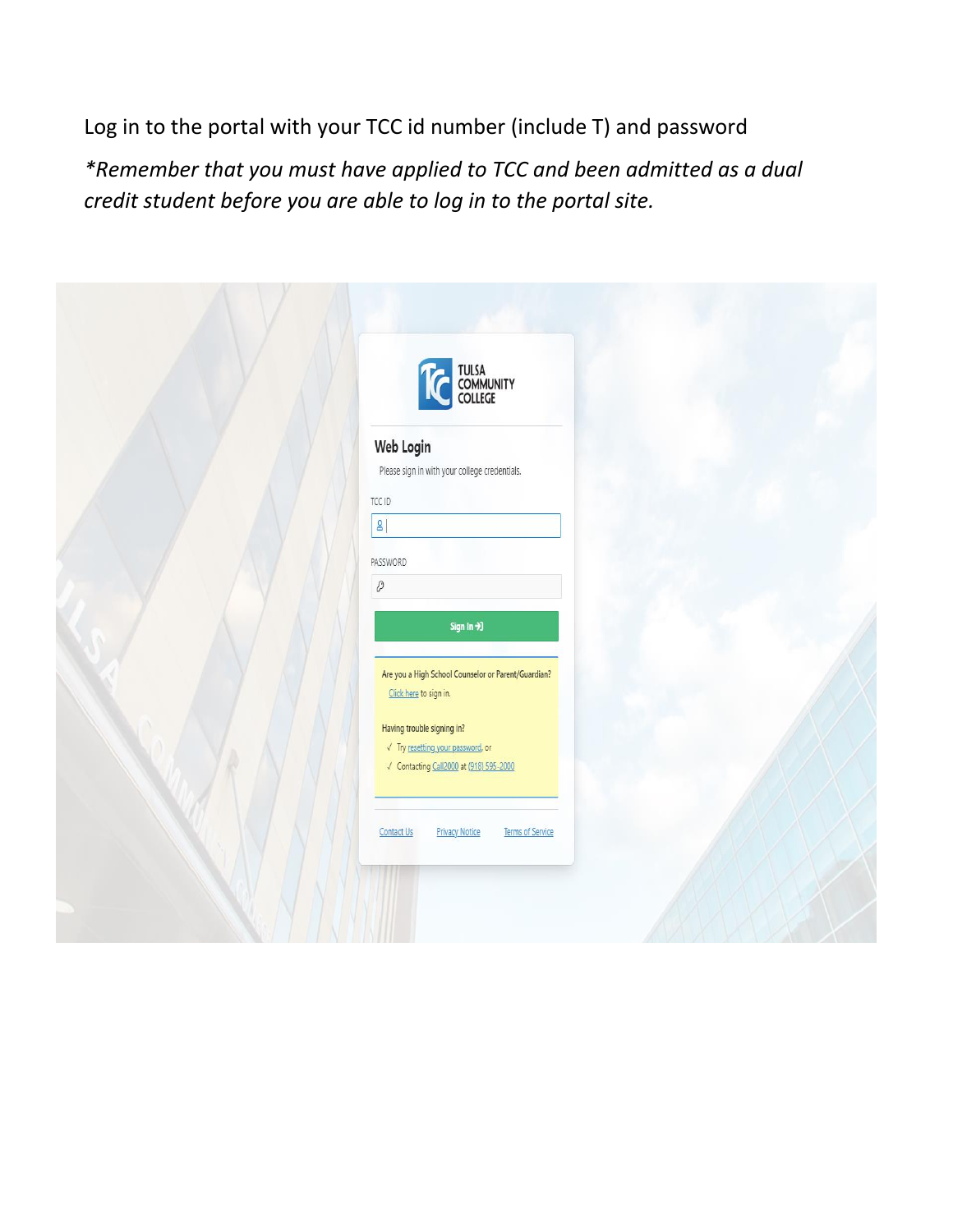- 1. Your name and high school information should autopopulate in the registration screen. Please enter your personal email address.
- 2. Select the semester for enrollment from the drop down menu.
- 3. Enter your expected graduation date. (any *day* is fine, but **month** & **year** need to be exact)
- 4. Answer yes or no to previous college. (Please note that we must have transcripts from any colleges that you have attended).
- 5. Read student responsibilities as well as Faculty Association letter to students and check mark the acknowledge box.
- 6. Click on submit.

| <b>Dual Credit Registration</b>           |                                                                                                                                              |                                                                                                                                                                                                     |                                                 | <b>&amp; T102</b> |
|-------------------------------------------|----------------------------------------------------------------------------------------------------------------------------------------------|-----------------------------------------------------------------------------------------------------------------------------------------------------------------------------------------------------|-------------------------------------------------|-------------------|
| <b>Student Information</b>                |                                                                                                                                              |                                                                                                                                                                                                     |                                                 |                   |
|                                           | TCC ID T20001335                                                                                                                             |                                                                                                                                                                                                     | TCC Email daisycat.kenneytestrecord@tulsacc.edu |                   |
| First Name Daisy-Cat                      |                                                                                                                                              |                                                                                                                                                                                                     | Last Name Kenney-TestRecord                     |                   |
| * High School                             | Booker T Washington Hs                                                                                                                       | * Personal Email                                                                                                                                                                                    | dma0030@auburn.edu                              |                   |
| <b>Registration Information</b>           |                                                                                                                                              |                                                                                                                                                                                                     |                                                 |                   |
| What semester is this registration for? * |                                                                                                                                              | What is your expected graduation date? *                                                                                                                                                            |                                                 |                   |
| Spring 2022 (Starts January 18, 2022)     |                                                                                                                                              | $\vee$<br>05-20-2023                                                                                                                                                                                |                                                 | $\Box$            |
| <b>Student Responsibilities</b>           |                                                                                                                                              |                                                                                                                                                                                                     |                                                 |                   |
|                                           | I understand and consent to the TCC policy quidelines for dual credit and the TCC student handbook quidelines.                               |                                                                                                                                                                                                     |                                                 |                   |
|                                           |                                                                                                                                              | Students are responsible to log in to the dual credit enrollment portal and make schedule changes (drops or adds) by the date listed in the academic calendar.                                      |                                                 |                   |
|                                           | Failure to withdraw by posted deadlines may result in an F grade that cannot be removed and may result in future financial aid consequences. |                                                                                                                                                                                                     |                                                 |                   |
|                                           | This dual credit registration is only effective for the semester indicated above, and enrollment forms must be submitted each semester.      |                                                                                                                                                                                                     |                                                 |                   |
|                                           |                                                                                                                                              | I assume financial responsibility for any costs associated with this enrollment including fees and books, and my balance must be paid in full before enrolling in subsequent semesters.             |                                                 |                   |
|                                           |                                                                                                                                              | I give my permission for Tulsa Community College to share information with my high school designee regarding attendance, grades, academic performance, disciplinary actions, and my student record. |                                                 |                   |
|                                           | I have read and understand all the information presented to the Faculty Association letter to students.                                      |                                                                                                                                                                                                     |                                                 |                   |
|                                           |                                                                                                                                              | Acknowledge                                                                                                                                                                                         |                                                 |                   |
|                                           |                                                                                                                                              |                                                                                                                                                                                                     |                                                 | Submit            |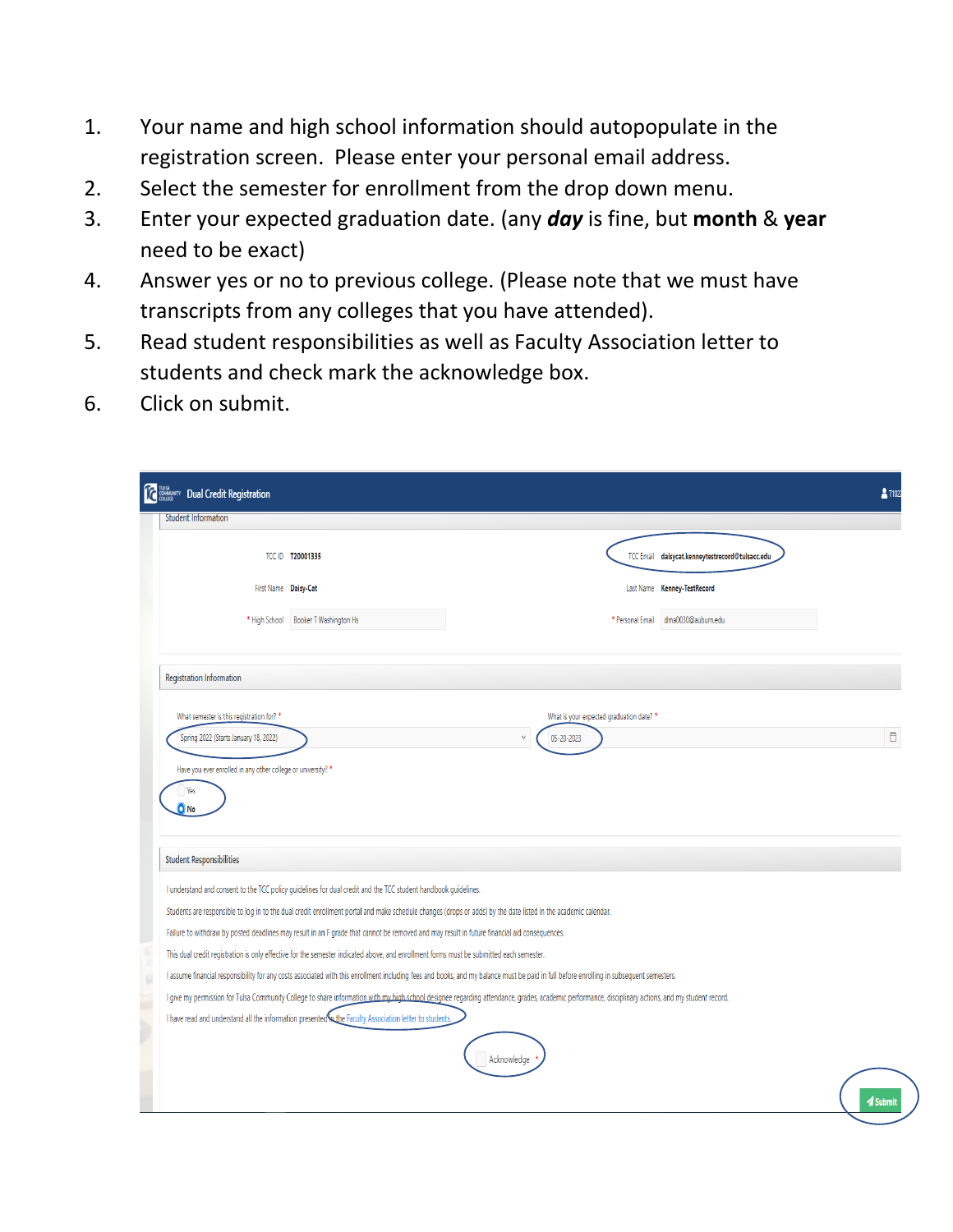Make sure you have your test scores/gpa in the system and are eligible for enrollment using the Test Scores tab. You can verify eligibility requirements by clicking the Dual Credit Eligibility Testing link. If you need to add updated scores, or transcripts you can do that in the upload documents tab.

Begin course selection by making sure you are on the select courses tab on the far left and click on the Add Primary Courses at bottom right.

| Welcome                                                                       |                                                                                                               |                        | <b>Library of Resources</b>                                                                                                                                                                                                                                                                                                                                                                                                                                                                   |                     |                                         |
|-------------------------------------------------------------------------------|---------------------------------------------------------------------------------------------------------------|------------------------|-----------------------------------------------------------------------------------------------------------------------------------------------------------------------------------------------------------------------------------------------------------------------------------------------------------------------------------------------------------------------------------------------------------------------------------------------------------------------------------------------|---------------------|-----------------------------------------|
| Welcome to the TCC Dual Credit Registration Student Portal.                   |                                                                                                               |                        | Here are a few resources that can support you throughout the completion of your registration:                                                                                                                                                                                                                                                                                                                                                                                                 |                     |                                         |
| From this portal you will:                                                    |                                                                                                               |                        | · Dual Credit Student Registration Video                                                                                                                                                                                                                                                                                                                                                                                                                                                      |                     |                                         |
| 1. Select courses that you would like to enroll in                            |                                                                                                               |                        | · Dual Credit Eligibility Testing                                                                                                                                                                                                                                                                                                                                                                                                                                                             |                     |                                         |
| 2. Request registration approval and course review from your parent/guardian  |                                                                                                               |                        | • TCC Dual Credit Programs Page                                                                                                                                                                                                                                                                                                                                                                                                                                                               |                     |                                         |
|                                                                               | 3. Upload and review test scores, transcripts, and any other documents that are relevant to your registration |                        | • Frequently Asked Questions (FAQ)                                                                                                                                                                                                                                                                                                                                                                                                                                                            |                     |                                         |
|                                                                               | 4. Check your registration for status updates and case notes from your school's counselor staff and TCC       |                        |                                                                                                                                                                                                                                                                                                                                                                                                                                                                                               |                     |                                         |
| 5. Review enrolled courses                                                    |                                                                                                               |                        |                                                                                                                                                                                                                                                                                                                                                                                                                                                                                               |                     |                                         |
| Do you need to start a new registration for a different semester? Click here. |                                                                                                               |                        |                                                                                                                                                                                                                                                                                                                                                                                                                                                                                               |                     |                                         |
|                                                                               |                                                                                                               |                        |                                                                                                                                                                                                                                                                                                                                                                                                                                                                                               |                     |                                         |
| <b>Registration Status</b>                                                    |                                                                                                               |                        |                                                                                                                                                                                                                                                                                                                                                                                                                                                                                               |                     |                                         |
|                                                                               |                                                                                                               |                        |                                                                                                                                                                                                                                                                                                                                                                                                                                                                                               |                     |                                         |
|                                                                               |                                                                                                               |                        |                                                                                                                                                                                                                                                                                                                                                                                                                                                                                               |                     |                                         |
| Incomplete                                                                    | <b>Course Selection</b>                                                                                       | Parent/Guardian Review | <b>Counselor Review</b>                                                                                                                                                                                                                                                                                                                                                                                                                                                                       | <b>TCC Review</b>   | Complete                                |
|                                                                               |                                                                                                               |                        | Daisy-Cat Kenney-TestRecord (T20001335)<br>Spring 2022 Registration - Booker T Washington Hs (Case No. 799)<br>daisycat.kenneytestrecord@tulsacc.edu                                                                                                                                                                                                                                                                                                                                          |                     |                                         |
| <b>Registration Information</b>                                               |                                                                                                               |                        |                                                                                                                                                                                                                                                                                                                                                                                                                                                                                               |                     |                                         |
| IAI Select Courses                                                            | Py Parent/Guardian Review                                                                                     | Fest Scores and Grades | Upload Documents                                                                                                                                                                                                                                                                                                                                                                                                                                                                              | <b>D</b> Case Notes | <sup>'</sup> / <sub>-</sub> Transcripts |
|                                                                               | Ε                                                                                                             |                        | IMPORTANT: Courses will be processed by TCC in the order that you add them according to eligibility and available seating at the time of registration processing.<br>Course selection does not guarantee or reserve a seat in the courses that you select. Courses will be processed as quickly as possible.<br>Backup Course Option: You may choose a backup course for each primary course in case no seats are available in your primary course(s) at the time of registration processing. |                     |                                         |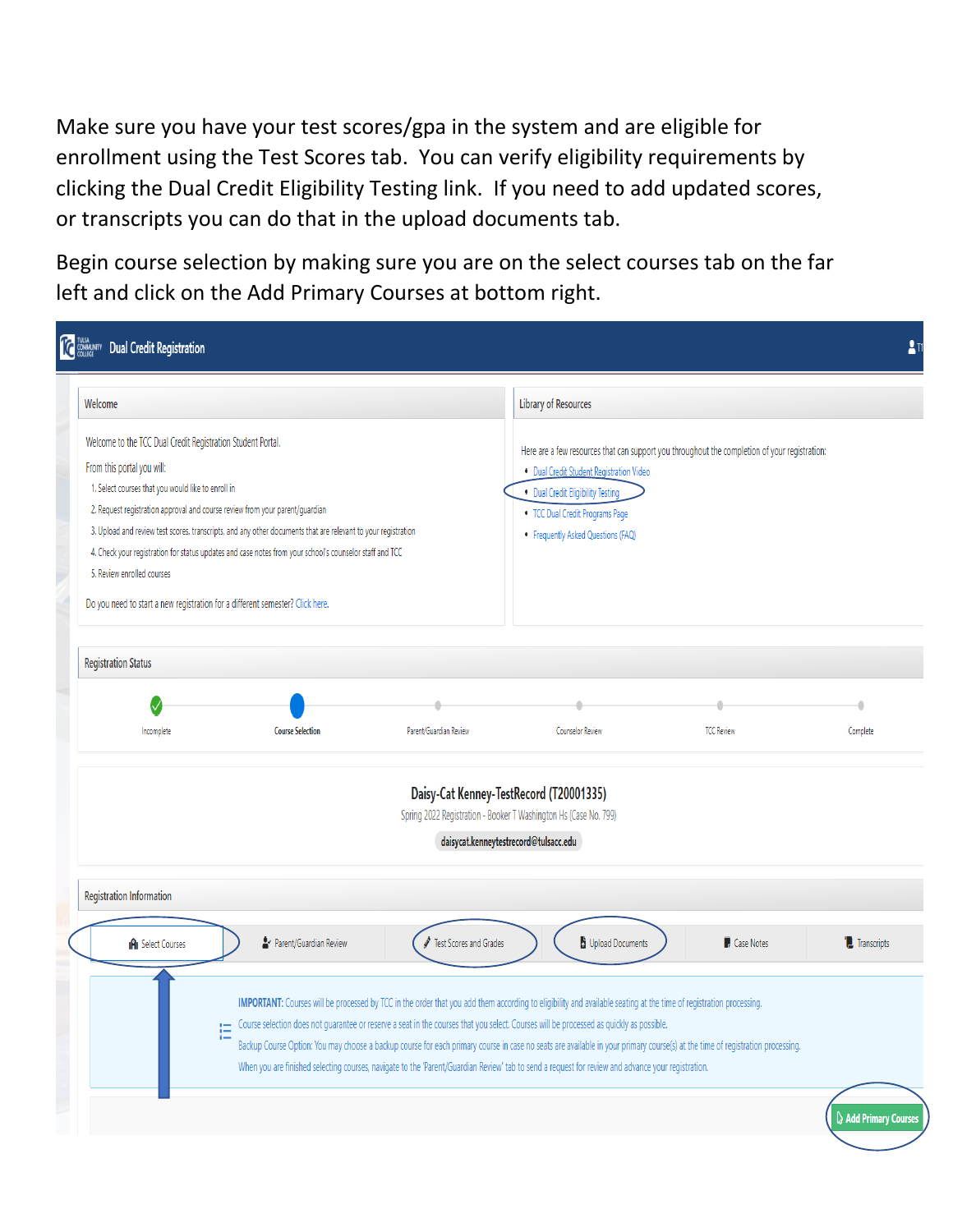You can search courses by typing a title in the search box, by filtering the subject (these are alphabetical), by searching campus, or you can type a CRN number directly into the search box

Once you have found a course, select the green plus button.

| <b>Primary Course Options</b>                        |                                                    |                             |                     |       |                               |               |                      |                             |                                         |                                      |        | $\times$          |
|------------------------------------------------------|----------------------------------------------------|-----------------------------|---------------------|-------|-------------------------------|---------------|----------------------|-----------------------------|-----------------------------------------|--------------------------------------|--------|-------------------|
| Composition I                                        | $\mathsf{G}\mathsf{o}$                             |                             |                     |       |                               |               |                      |                             |                                         |                                      |        | $\boxdot$ Reset   |
| $\checkmark$<br>$\rm V$<br>$\boldsymbol{\mathrm{v}}$ | Search for 'Composition I'                         |                             | $\times$            |       |                               |               |                      |                             |                                         |                                      |        |                   |
| Add Course                                           | Subject $\mathord{\uparrow}\varepsilon\mathord{1}$ | Course Num. <sup>↑</sup> =2 | <b>Course Title</b> | CRN   | Section $\downarrow \equiv 3$ | Prerequisites | Campus               | Building                    | <b>Days And Times</b>                   | Part Of Term                         | Seats  | <b>Start Date</b> |
| ÷                                                    | ENGL                                               | 1113                        | Composition I       | 23657 | 692                           |               | <b>Online Course</b> | Collinsville High<br>School |                                         | 16 Week                              | 20     | 18-JAN-2022       |
| $\ddot{}$                                            | ENGL                                               | 1113                        | Composition I       | 23656 | 691                           |               | Online Course        | KIPPHS                      |                                         | 16 Week                              | $20\,$ | 18-JAN-2022       |
| $\pm$                                                | ENGL                                               | 1113                        | Composition I       | 23655 | 690                           |               | Online Course        | Owasso High<br>School       |                                         | 16 Week                              | 20     | 18-JAN-2022       |
| $\ddot{}$                                            | ENGL                                               | 1113                        | Composition I       | 23340 | 683                           |               | Online Course        | Broken Arrow High<br>School |                                         | 16 Week                              | 20     | 18-JAN-2022       |
| $\ddot{}$                                            | ENGL                                               | 1113                        | Composition I       | 23055 | 682                           |               | Online Course        | Collinsville High<br>School |                                         | 16 Week                              | $20\,$ | 18-JAN-2022       |
| $\ddot{}$                                            | ENGL                                               | 1113                        | Composition I       | 22990 | 681                           |               | Online Course        | Rogers High School<br>TPS   |                                         | 16 Week                              | $20\,$ | 18-JAN-2022       |
| $\ddot{}$                                            | ENGL                                               | 1113                        | Composition I       | 21969 | 631                           |               | Remote               | Union High School           | Monday Wednesday 09:50 AM - 11:10<br>AM | 16 Week                              | 20     | 18-JAN-2022       |
| $\ddot{}$                                            | ENGL                                               | 1113                        | Composition I       | 23052 | 630                           |               | Remote               | NSU Broken Arrow            | Tuesday Thursday 08:00 AM - 09:20 AM    | 16 Week                              | $20\,$ | 18-JAN-2022       |
| $\ddot{}$                                            | ENGL                                               | 1113                        | Composition I       | 21174 | 490                           |               | Online Course        |                             |                                         | Eight Week Session<br>$\overline{c}$ | $18$   | 21-MAR-2022       |
| $\ddot{}$                                            | ENGL                                               | 1113                        | Composition I       | 23015 | 462                           |               | Remote               | CONNER                      | Friday 01:00 PM - 03:50 PM              | 16 Week                              | 20     | 18-JAN-2022       |
| ÷                                                    | ENGL                                               | 1113                        | Composition I       | 22485 | 461                           |               | Remote               | CONNER                      | Friday 08:00 AM - 10:50 AM              | 16 Week                              | 20     | 18-JAN-2022       |

|   | 391 |                |                                        | Online Course |                                |
|---|-----|----------------|----------------------------------------|---------------|--------------------------------|
|   | 390 |                |                                        | $\times$      |                                |
| 3 | 338 | (Section 336)? | Are you sure you wish to add ENGL 1113 |               | SE Bldg 7 Comr<br>and Lib Arts |
|   | 337 |                | Cancel                                 | OK            | SE Bldg 1<br>Communication     |
|   | 336 |                |                                        | Southeast     | SE Bldg 7 Comr<br>and Lib Arts |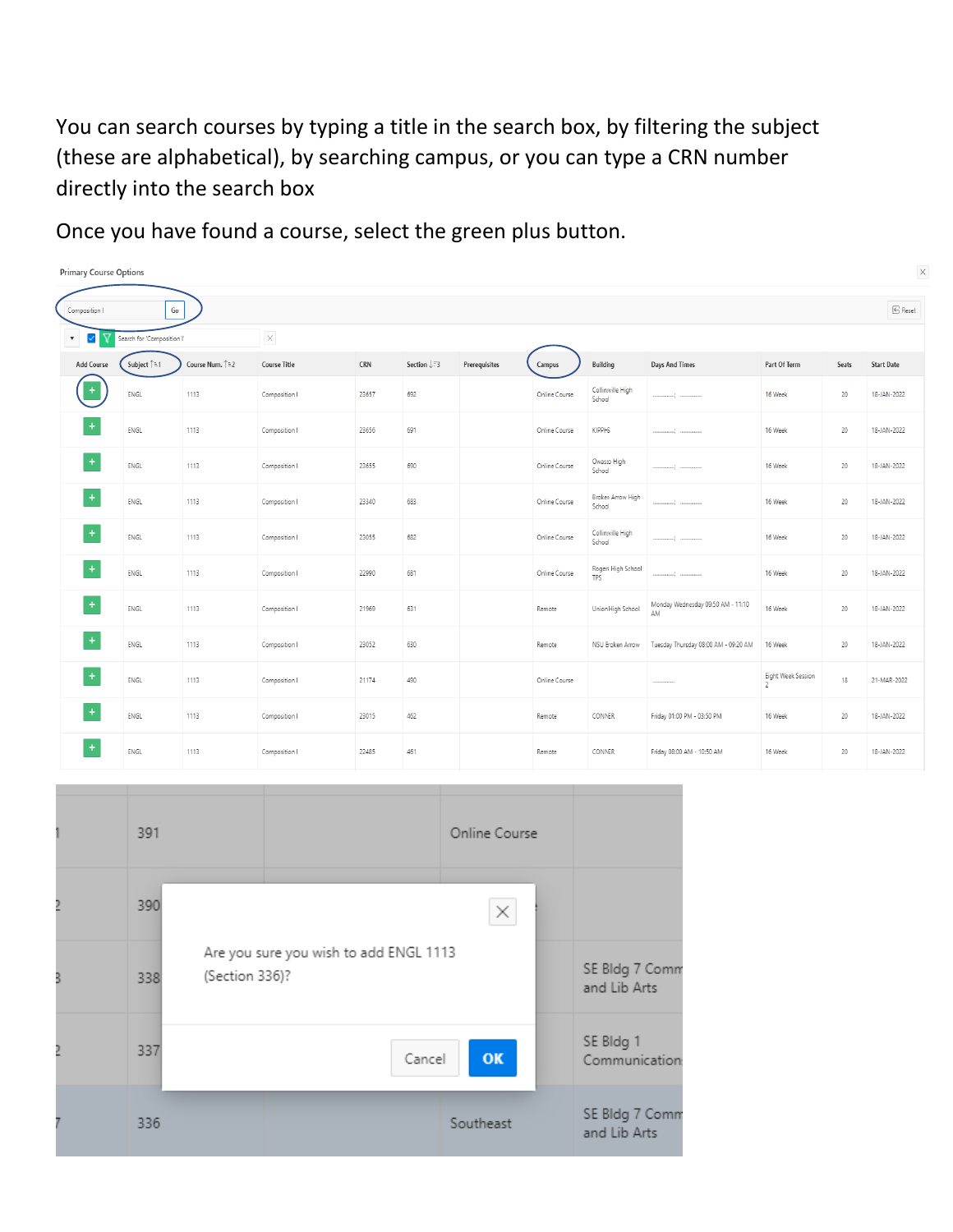## Be sure to select a backup course option for each of your course selections!

| <b>Registration Status</b>                               |                                                                                                                                         |                                                                                                                                                                                                                                                                                                                                                                                                                                                                                                                                                                                                                                                    |                                                           |                   |                                         |
|----------------------------------------------------------|-----------------------------------------------------------------------------------------------------------------------------------------|----------------------------------------------------------------------------------------------------------------------------------------------------------------------------------------------------------------------------------------------------------------------------------------------------------------------------------------------------------------------------------------------------------------------------------------------------------------------------------------------------------------------------------------------------------------------------------------------------------------------------------------------------|-----------------------------------------------------------|-------------------|-----------------------------------------|
| $\checkmark$                                             |                                                                                                                                         |                                                                                                                                                                                                                                                                                                                                                                                                                                                                                                                                                                                                                                                    |                                                           | ۰                 | $\bullet$                               |
| Incomplete                                               | <b>Course Selection</b>                                                                                                                 | <b>Parent/Guardian Review</b>                                                                                                                                                                                                                                                                                                                                                                                                                                                                                                                                                                                                                      | Counselor Review                                          | <b>TCC Review</b> | Complete                                |
|                                                          |                                                                                                                                         | Daisy-Cat Kenney-TestRecord (T20001335)                                                                                                                                                                                                                                                                                                                                                                                                                                                                                                                                                                                                            |                                                           |                   |                                         |
|                                                          |                                                                                                                                         | Spring 2022 Registration - Booker T Washington Hs (Case No. 799)                                                                                                                                                                                                                                                                                                                                                                                                                                                                                                                                                                                   |                                                           |                   |                                         |
|                                                          |                                                                                                                                         | daisycat.kenneytestrecord@tulsacc.edu                                                                                                                                                                                                                                                                                                                                                                                                                                                                                                                                                                                                              |                                                           |                   |                                         |
| <b>Registration Information</b>                          |                                                                                                                                         |                                                                                                                                                                                                                                                                                                                                                                                                                                                                                                                                                                                                                                                    |                                                           |                   |                                         |
| <b>IAI</b> Select Courses                                | Parent/Guardian Review                                                                                                                  | Fest Scores and Grades                                                                                                                                                                                                                                                                                                                                                                                                                                                                                                                                                                                                                             | Upload Documents                                          | <b>Case Notes</b> | Transcripts                             |
|                                                          | 油                                                                                                                                       | IMPORTANT: Courses will be processed by TCC in the order that you add them according to eligibility and available seating at the time of registration processing.<br>Course selection does not guarantee or reserve a seat in the courses that you select. Courses will be processed as quickly as possible.<br>Backup Course Option: You may choose a backup course for each primary course in case no seats are available in your primary course(s) at the time of registration processing.<br>When you are finished selecting courses, navigate to the 'Parent/Guardian Review' tab to send a request for review and advance your registration. |                                                           |                   |                                         |
|                                                          |                                                                                                                                         |                                                                                                                                                                                                                                                                                                                                                                                                                                                                                                                                                                                                                                                    |                                                           |                   | <b>Q</b> Add Primary Courses            |
| <b>Primary Course Details</b><br>$\sum_{i=1}^{n}$        |                                                                                                                                         | <b>Add Backup Course</b>                                                                                                                                                                                                                                                                                                                                                                                                                                                                                                                                                                                                                           | > Backup Course Details                                   |                   | <b>Delete</b>                           |
| ENGL 1113 - Composition I (Section 141)<br>$\rightarrow$ |                                                                                                                                         |                                                                                                                                                                                                                                                                                                                                                                                                                                                                                                                                                                                                                                                    |                                                           |                   | î                                       |
|                                                          |                                                                                                                                         |                                                                                                                                                                                                                                                                                                                                                                                                                                                                                                                                                                                                                                                    |                                                           |                   |                                         |
|                                                          |                                                                                                                                         |                                                                                                                                                                                                                                                                                                                                                                                                                                                                                                                                                                                                                                                    |                                                           |                   |                                         |
| <b>IAI</b> Select Courses                                | Parent/Guardian Review                                                                                                                  | Upload Documents                                                                                                                                                                                                                                                                                                                                                                                                                                                                                                                                                                                                                                   | <b>D</b> Case Notes                                       | Fest Scores       |                                         |
| <b>Registration Information</b>                          |                                                                                                                                         |                                                                                                                                                                                                                                                                                                                                                                                                                                                                                                                                                                                                                                                    |                                                           |                   | <sup>'</sup> / <sub>-</sub> Transcripts |
|                                                          | Course selection does not guarantee or reserve a seat in the courses that you select. Courses will be processed as quickly as possible. | IMPORTANT: Courses will be processed by TCC in the order that you add them according to eligibility and available seating at the time of registration processing.<br>Backup Course Option: You may choose a backup course for each primary course in case no seats are available in your primary course(s) at the time of registration processing.<br>When you are finished selecting courses, navigate to the 'Parent/Guardian Review' tab to send a request for review and advance your registration.                                                                                                                                            |                                                           |                   |                                         |
|                                                          |                                                                                                                                         |                                                                                                                                                                                                                                                                                                                                                                                                                                                                                                                                                                                                                                                    |                                                           |                   |                                         |
| > Primary Course Details                                 |                                                                                                                                         | Add Backup Course                                                                                                                                                                                                                                                                                                                                                                                                                                                                                                                                                                                                                                  | > Backup Course Details                                   |                   | Add Primary Courses<br>Delete           |
| ENGL 1113 - Composition I (Section 692)<br>$\rangle$     |                                                                                                                                         |                                                                                                                                                                                                                                                                                                                                                                                                                                                                                                                                                                                                                                                    | > (Backup Course) ENGL 1113 - Composition I (Section 338) |                   |                                         |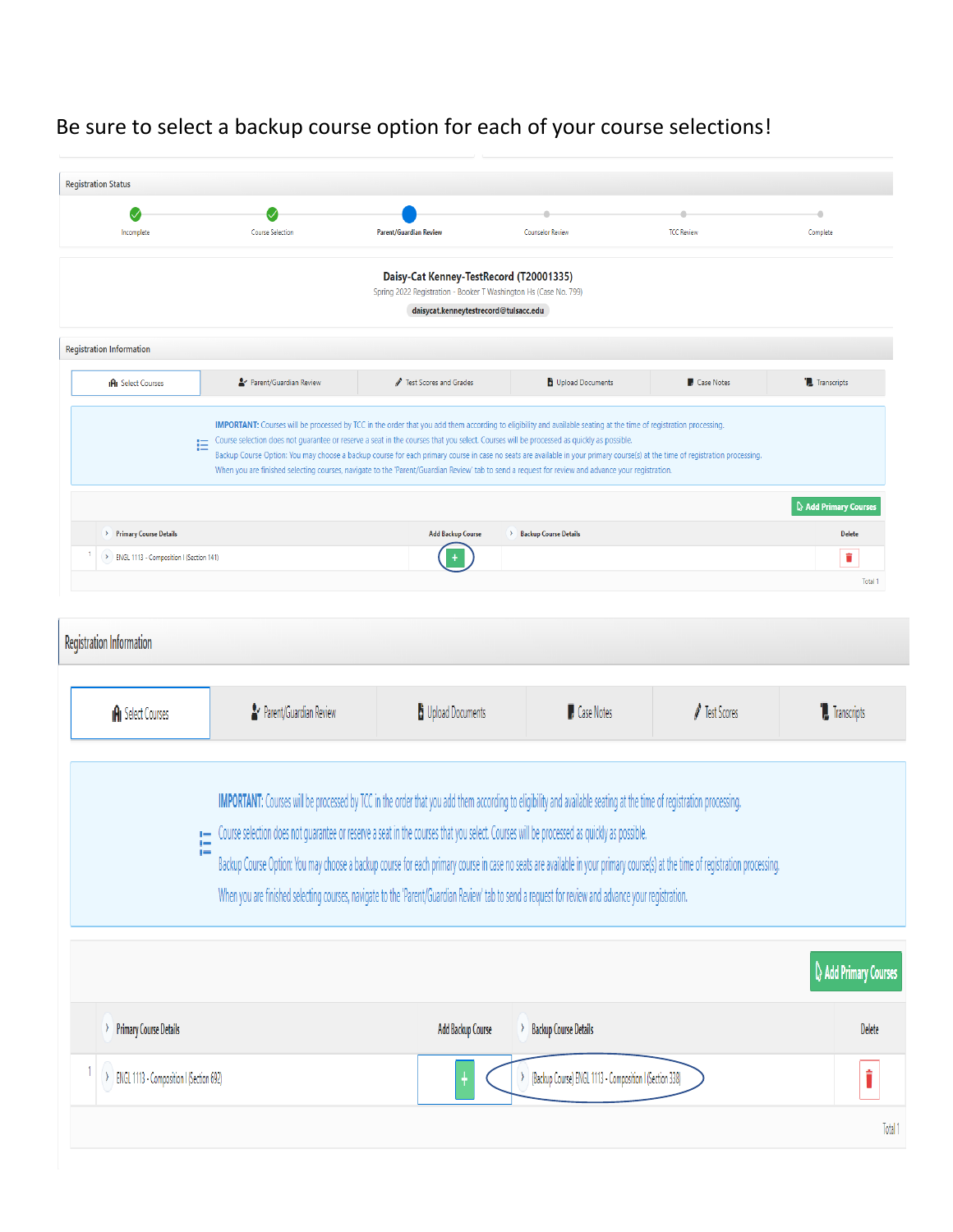Once you have selected courses, click on the Parent/Guardian review tab Enter the name and email for your parent and click the green email button

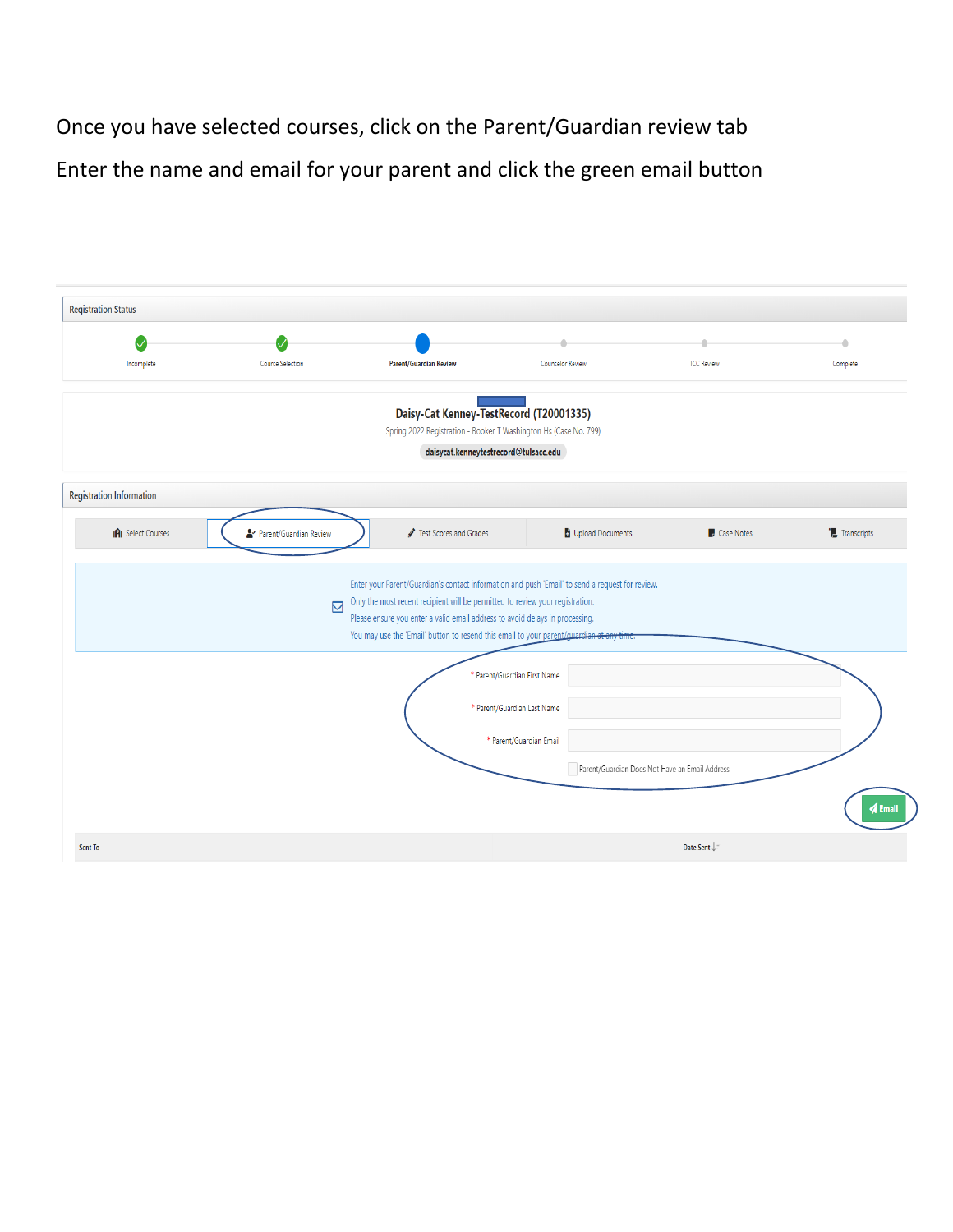Once you have submitted your registration to your parent/guardian, you can check your email or log back in to the portal to determine your status at any given time. You will receive and email once each step has been completed (parent submission completion, counselor submission completion, TCC review and final enrollment) **OR** if a case note has been added that needs your attention (i.e. closed courses, etc).

| <b>Registration Status</b> |                         |                                                                                                                                                      |                         |                   |           |
|----------------------------|-------------------------|------------------------------------------------------------------------------------------------------------------------------------------------------|-------------------------|-------------------|-----------|
| $\sim$<br>Incomplete       | <b>Course Selection</b> | <b>Parent/Guardian Review</b>                                                                                                                        | <b>Counselor Review</b> | <b>TCC Review</b> | Complete. |
|                            |                         | Daisy-Cat Kenney-TestRecord (T20001335)<br>Spring 2022 Registration - Booker T Washington Hs (Case No. 799)<br>daisycat.kenneytestrecord@tulsacc.edu |                         |                   |           |

If needed, you can return to the main registration page at this point to enroll in another semester.

| <b>TC</b> BRANCHITY Dual Credit Registration                                                                                                                                                                                                                                   |                                                                                                                                                                                                                          |                                                                                                                                                               |                                                                                                                                                                                             |                     |                    |
|--------------------------------------------------------------------------------------------------------------------------------------------------------------------------------------------------------------------------------------------------------------------------------|--------------------------------------------------------------------------------------------------------------------------------------------------------------------------------------------------------------------------|---------------------------------------------------------------------------------------------------------------------------------------------------------------|---------------------------------------------------------------------------------------------------------------------------------------------------------------------------------------------|---------------------|--------------------|
| From this portal you will:<br>1. Select courses that you would like to enroll in<br>2. Request registration approval and course review from your parent/guardian<br>5. Review enrolled courses<br>Do you need to start a new registration for a different semester? Click here | 3. Upload and review test scores, transcripts, and any other documents that are relevant to your registration<br>4. Check your registration for status updates and case notes from your school's counselor staff and TCC |                                                                                                                                                               | . Dual Credit Student Registration Video<br>• Dual Credit Eligibility Testing<br>• TCC Dual Credit Programs Page<br>• Frequently Asked Questions (FAQ)                                      |                     |                    |
| <b>Registration Status</b>                                                                                                                                                                                                                                                     |                                                                                                                                                                                                                          |                                                                                                                                                               |                                                                                                                                                                                             |                     |                    |
| Incomplete                                                                                                                                                                                                                                                                     | <b>Course Selection</b>                                                                                                                                                                                                  | <b>Parent/Guardian Review</b>                                                                                                                                 | <b>Counselor Review</b>                                                                                                                                                                     | <b>TCC Review</b>   | ٠<br>Complete      |
|                                                                                                                                                                                                                                                                                |                                                                                                                                                                                                                          | Daisy-Cat Kenney-TestRecord (T20001335)<br>Spring 2022 Registration - Booker T Washington Hs (Case No. 799)<br>daisycat.kenneytestrecord@tulsacc.edu          |                                                                                                                                                                                             |                     |                    |
| <b>Registration Information</b><br><b>IAI</b> Select Courses                                                                                                                                                                                                                   | Parent/Guardian Review                                                                                                                                                                                                   | Fest Scores and Grades                                                                                                                                        | Upload Documents                                                                                                                                                                            | <b>D</b> Case Notes | <b>Transcripts</b> |
|                                                                                                                                                                                                                                                                                | $\boxtimes$                                                                                                                                                                                                              | Only the most recent recipient will be permitted to review your registration.<br>Please ensure you enter a valid email address to avoid delays in processing. | Enter your Parent/Guardian's contact information and push 'Email' to send a request for review.<br>You may use the 'Email' button to resend this email to your parent/quardian at any time. |                     |                    |
|                                                                                                                                                                                                                                                                                |                                                                                                                                                                                                                          |                                                                                                                                                               | * Parent/Guardian First Name<br>* Parent/Guardian Last Name                                                                                                                                 |                     |                    |
|                                                                                                                                                                                                                                                                                |                                                                                                                                                                                                                          |                                                                                                                                                               | * Parent/Guardian Email                                                                                                                                                                     |                     |                    |